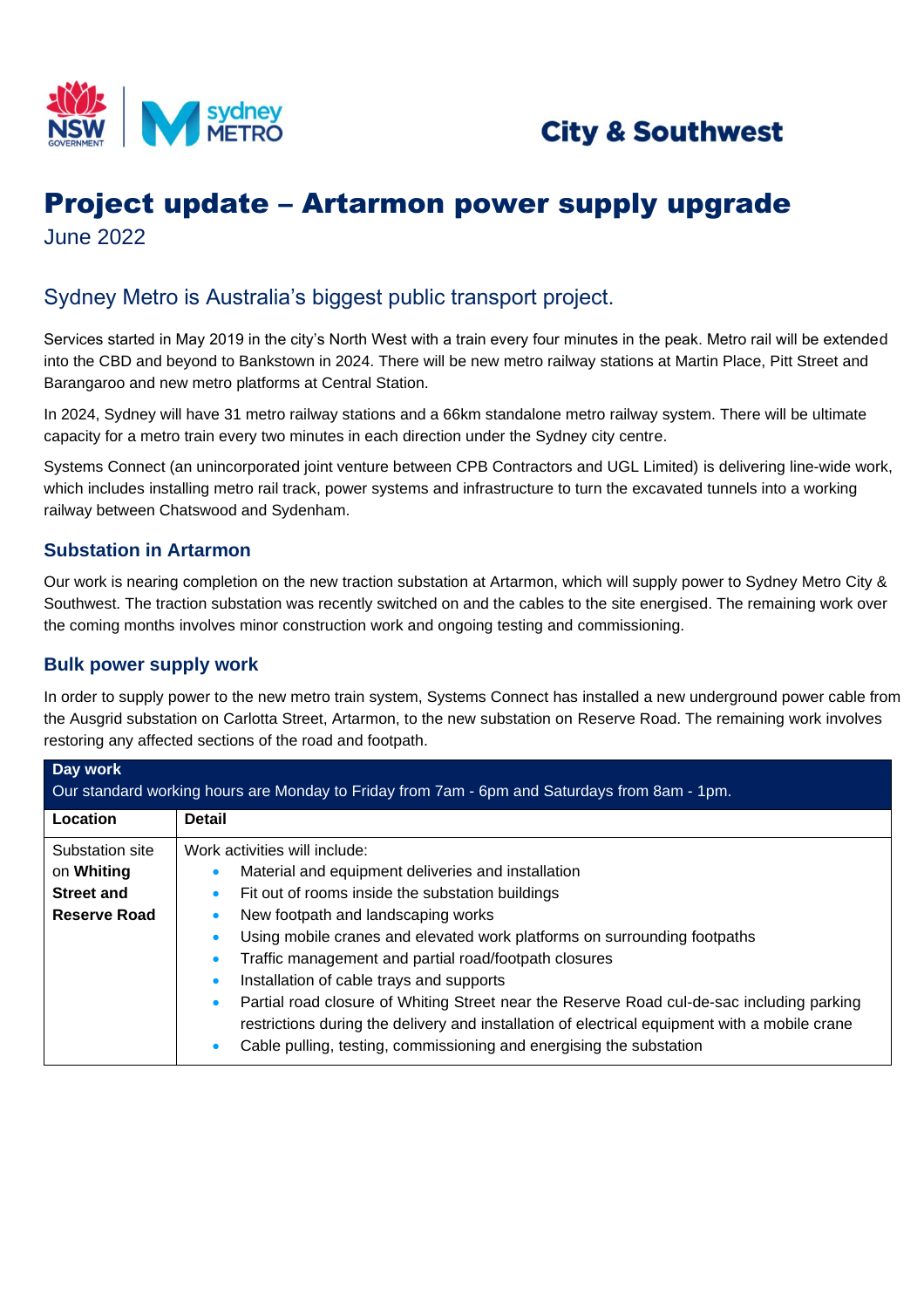| <b>Out-of-hours work (night)</b><br>Due to the nature of our activities, and for the safety of workers, some work will occur outside standard hours. |                       |           |                                                                                                                                                                                         |  |
|------------------------------------------------------------------------------------------------------------------------------------------------------|-----------------------|-----------|-----------------------------------------------------------------------------------------------------------------------------------------------------------------------------------------|--|
| Saturdays from 1pm to 6pm<br>and Sundays from 7am to<br>6pm on either 18 and 19<br>June or 25 and 26 June                                            | <b>Whiting Street</b> | $\bullet$ | Partial road closure of Whiting Street near the Reserve Road<br>cul-de-sac including parking restrictions during the delivery<br>and installation of a power filter with a mobile crane |  |
| Saturdays from 1pm to 6pm<br>and Sundays from 8am to<br>6pm throughout June                                                                          | Reserve Road          | $\bullet$ | Removal and replacement of existing kerb, gutter and<br>footpath<br>Landscaping works                                                                                                   |  |

#### **What to expect**

- Equipment used will include, but is not limited to, hand held and electric tools, power drills, cable winch, telehandler, heavy vehicles, mobile cranes, generator, pump, air compressor, excavators, vacuum truck, tipper truck, traffic control vehicles, delivery trucks, concrete vibrators, hand tools, concrete agitator and elevated work platforms.
- **Some of this work will be noisy.** The project team will take every step possible to minimise noise impacts. A range of mitigation measures will be in place to meet the project's approval conditions and reduce noise, including noise barriers, using only the necessary equipment for each task, turning off equipment when not in use and equipping all machinery with non-tonal movement alarms.
- Some equipment may be delivered outside of standard construction hours in line with Transport for NSW requirements for transporting oversized vehicles.
- Temporary traffic changes will be in place for the safety of workers and the community during this work, including reduced speed limits, footpath and lane closures at times on Whiting Street, Carlotta Street and Reserve Road.
- Access to driveways will be maintained at all times.
- Temporary traffic and pedestrian changes may be required for large vehicle deliveries including traffic control for the safety of the community.
- If you would like to know more about **potential road closures and parking changes on Whiting Street**, please register for updates by sending your details to [linewidemetro@transport.nsw.gov.au,](mailto:linewidemetro@transport.nsw.gov.au) or call us on **1800 171 386**.



### **Location of work**